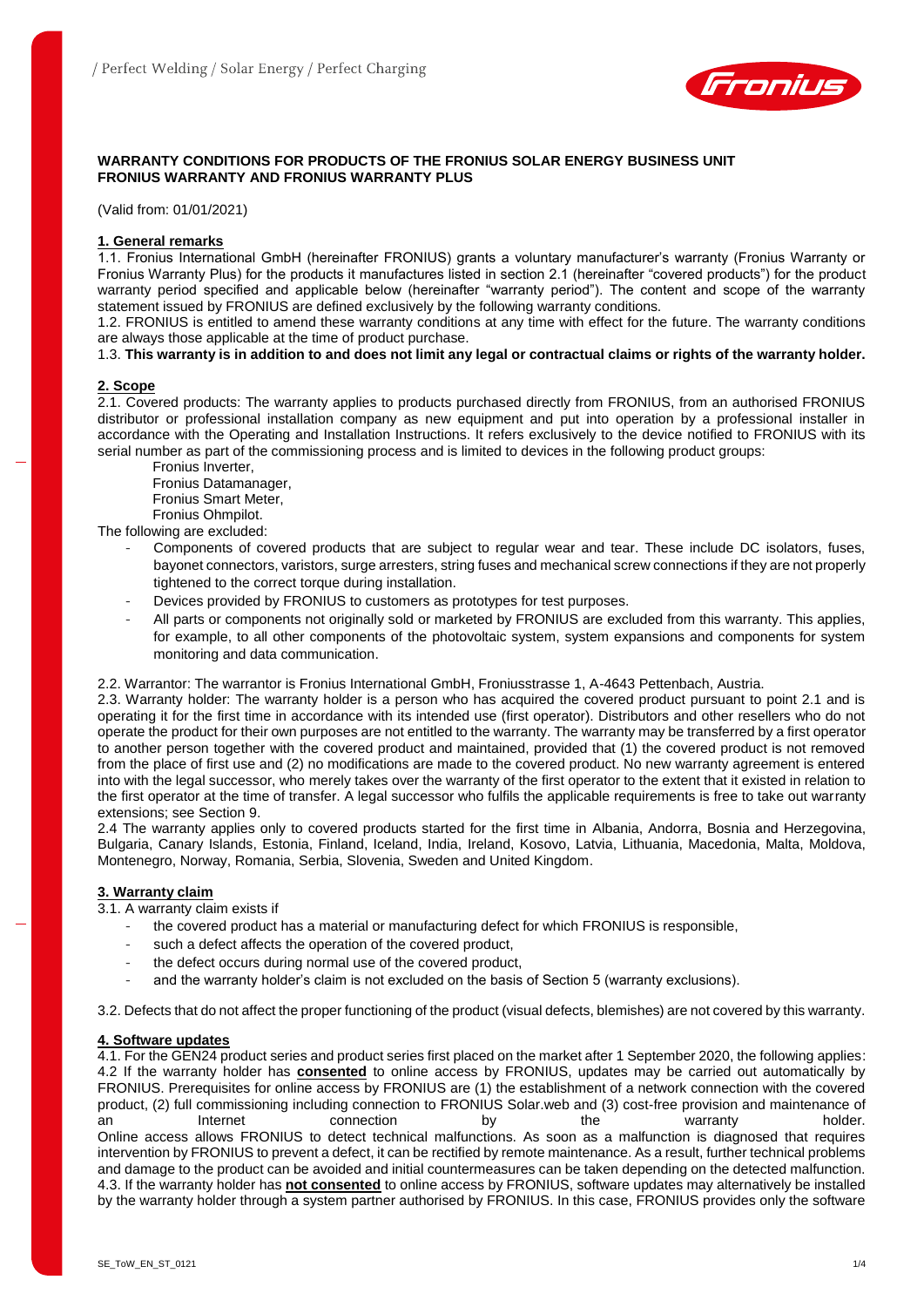

update free of charge. FRONIUS will not bear additional costs of updating by the service partner (travel costs, labour, etc.) and such costs shall be borne by the warranty holder himself.

4.4. FRONIUS will always announce software updates at [www.fronius.com/solar/softwareupdates](http://www.fronius.com/solar/softwareupdates). It is the warranty holder's responsibility to view announcements on a regular basis (at least every 3 months) and ensure that the necessary software updates are installed. Software updates include not only security and function-relevant adjustments, but also improvements to interfaces, known bug fixes and successive new features. Timely installation of software updates guarantees the best possible performance and serviceability of the covered product. It is the warranty holder's responsibility to ensure that the Internet connection is maintained during the warranty period. See Section 5 of the warranty conditions.

4.5. The warranty holder is also obliged to follow the Operating Instructions in the event of malfunctions or errors during operation.

## **5. Warranty exclusions**

5.1. Warranty claims are excluded if the claimed defect was partly caused by:

- Failure to comply with the Installation or Operating Instructions during installation, commissioning and operation, and installation, commissioning or repair other than in compliance with relevant technical and professional standards
- Improper transport, storage or packaging
- Use of the covered product in a manner not corresponding to normal use
- Non-compliance with safety regulations for proper use
- Inadequate ventilation of the covered product
- Operation of the covered product in emergency power mode for more than the number of operating hours specified in the Operating Instructions
- Lack of maintenance or improper maintenance according to the Operating Instructions
- Non-installation or late installation of necessary software updates, unless the warranty holder has consented to online access by FRONIUS for the covered product according to 4.2
- Unauthorised intervention or intervention by third parties not authorised by FRONIUS in the covered product, in the form of openings, modifications, repairs, conversions and use of accessories not authorised by FRONIUS.
- Events that are due to circumstances for which FRONIUS is not responsible or that are not attributable to normal operating conditions, such as power fluctuations, overvoltage, lightning, fire, flooding, tampering or damage caused by the warranty holder or third parties, impact of foreign objects
- Force majeure.

# **6. Warranty services**

6.1. In the event of a warranty claim, FRONIUS may choose from the following options:

- the defective unit is repaired on site or in a Repair Center operated or appointed by FRONIUS,
- the defective unit is exchanged for an equivalent unit of the same age, type and condition, or
- a credit note is issued for the market value applicable at the time of the service notification, which can be used to purchase a new FRONIUS product.

### 6.2 In case of repair on site:

If FRONIUS decides that the defective unit should be repaired on site, the repair must be carried out by FRONIUS or a professional installer authorised by FRONIUS. The costs to be borne by FRONIUS depend on the applicable warranty model; see Section 7. The warranty holder shall provide unobstructed access to the covered products and provide any apparatus required by applicable occupational safety regulations free of charge.

6.3 In case of repair in a Repair Center operated or appointed by FRONIUS: If FRONIUS decides that the defective unit is to be repaired in a Repair Center operated by FRONIUS, the warranty holder shall ensure proper dismantling and transport to the Repair Center notified by FRONIUS. FRONIUS will arrange for the return of the repaired unit.

6.4 If FRONIUS decides that the defective unit is to be replaced, the Warranty holder undertakes to ensure proper dismantling and transport of the defective unit to the address notified by FRONIUS. FRONIUS may, at its discretion, arrange for a replacement unit to be sent before the defective unit is returned. In this case, FRONIUS is entitled to demand financial security in the amount of the value of the replacement unit, including transport costs. FRONIUS retains ownership of the supplied replacement unit until the defective unit has been received.

# **7. Warranty models**

7.1. FRONIUS will only bear the costs arising in connection with warranty services to the extent of the respective warranty model declared applicable to the covered product in accordance with Table 1 ("Fronius Warranty" or "Fronius Warranty Plus").

# 7.2. "Fronius Warranty" model:

- FRONIUS provides the following service under the "Fronius Warranty":
	- The required spare part or the equivalent replacement unit is provided or the market value is refunded.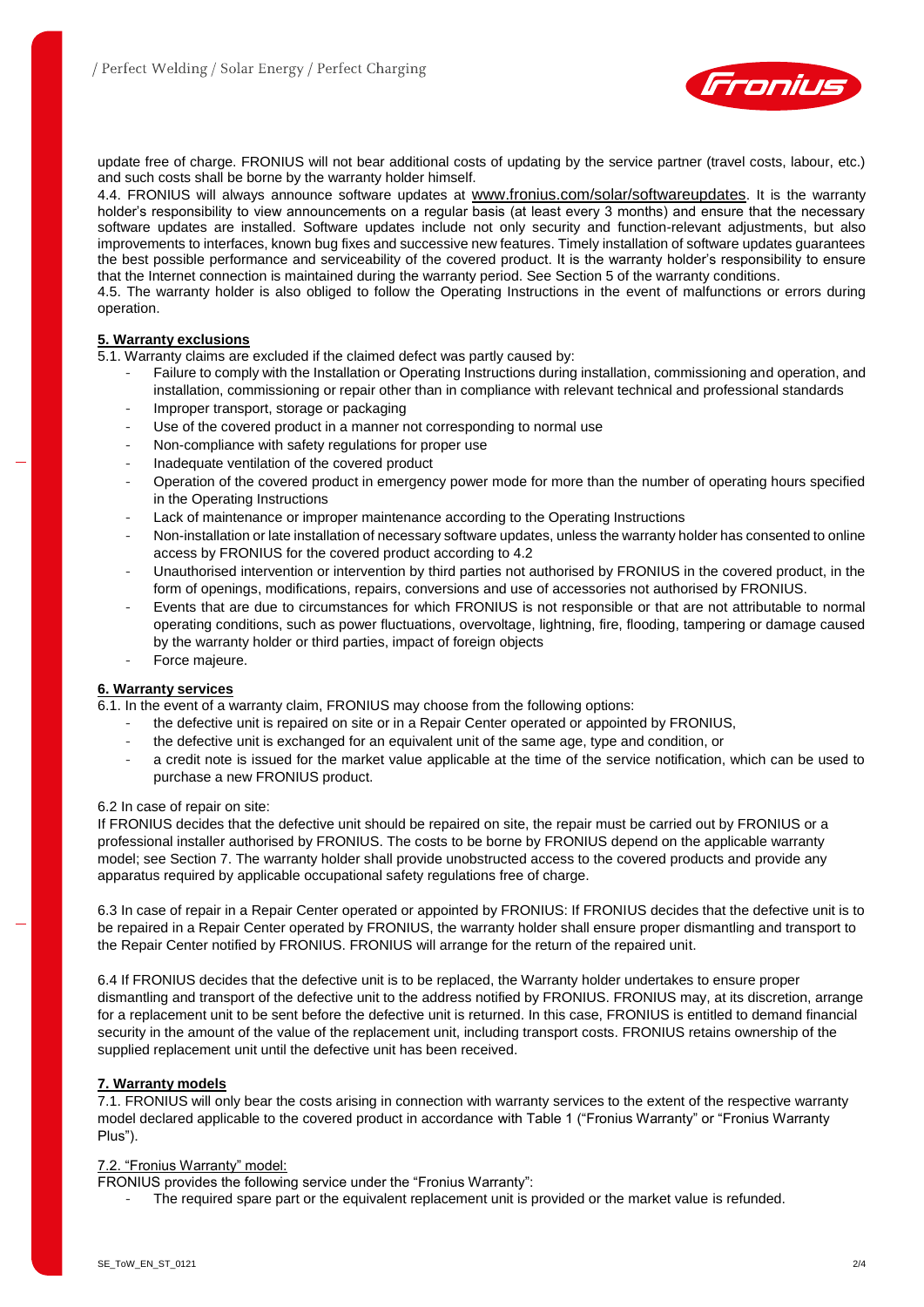

## The following are not refunded:

- Costs of repair on site or at FRONIUS incurred in connection with the repair or provision of a replacement unit (travel costs and travel expenses, removal and installation costs relating to the defective component or unit, hours worked, repairs to the defective component or unit, installation of the replacement component, assembly of the replacement unit, etc.).
- Costs of shipping and transport to FRONIUS or to a FRONIUS Repair Center (including customs duties, export certificates, etc.) for the defective components or the defective unit and return of the replacement components or replacement unit to the warranty holder.

## 7.3. "Fronius Warranty Plus" model:

FRONIUS provides the following services under the "Fronius Warranty Plus":

- The required spare part or the equivalent replacement unit is provided or the market value is refunded.
- FRONIUS bears the repair costs directly related to the removal and replacement of the component or the replacement unit if these services are carried out by FRONIUS or a professional installer appointed by FRONIUS.
- FRONIUS bears domestic shipping and transport costs of the FRONIUS components and of the defective unit to the nearest FRONIUS Repair Centre and of the replacement components or replacement unit.

## The following are not refunded:

- Travel expenses, export certificates or customs duties are not covered by FRONIUS.
- Costs of work on other equipment of the warranty holder are not covered (necessary modifications to the existing photovoltaic system, the house installation or other equipment).
- However, due to technological progress, it is possible that a provided spare part or replacement unit is not compatible with the system monitoring or other components installed on site. Resulting costs and expenses are not part of this warranty and are not covered by FRONIUS.
- Costs of express deliveries are not covered.

7.4. Cost acceptance: If costs are incurred in providing warranty services for which FRONIUS is not liable under the applicable warranty model, these costs shall be borne by the warranty holder. FRONIUS may also check at any time whether the claim for warranty services is justified. If FRONIUS concludes that no warranty claim exists, the warranty holder must also bear the costs of materials, repair or replacement normally covered by the warranty (see either section 7.2. or 7.3.). FRONIUS is not obliged to provide services if the warranty holder or their authorised representative does not agree to bear the costs.

# **8. Warranty period**

8.1 The warranty begins on the date of delivery of the covered product ex works FRONIUS. The warranty holder can find out the date by visiting [www.solarweb.com](http://www.solarweb.com/) and entering the serial number. The relevant warranty period is shown in Table 1.

8.2 If the unit is registered at [www.solarweb.com](http://www.solarweb.com/) within 30 months of delivery ex works FRONIUS, the warranty will commence on the date of commissioning rather than the date of delivery. The date of using for the first time must be entered during product registration.

8.3 If the covered product is replaced or repaired, the warranty period for the replaced or repaired product or component will not start afresh and no new warranty certificate will be issued. In this case too, the warranty ends on the date when the warranty for the originally delivered product covered by the warranty ends.

### **9. Warranty extensions**

9.1 FRONIUS provides various options (free of charge or against payment) to extend the warranty for covered products; see Table 1. Warranty extensions are subject to the warranty conditions applicable at the time the original warranty agreement was concluded.

9.2 Warranty extensions can only be applied for within the specified period and in the manner indicated in Table 1. The warranty extension starts at the end of the original warranty period and is extended by the period of time stated in Table 1 and requested by the warranty holder.

9.3 A warranty extension always applies only to the product uniquely identified by the serial number.

9.4 If the warranty holder is given the option of extending the warranty against payment, the following also applies: The warranty extension only becomes effective upon payment in full. As long as the warranty holder is in default of payment, FRONIUS is not obliged to provide warranty services.